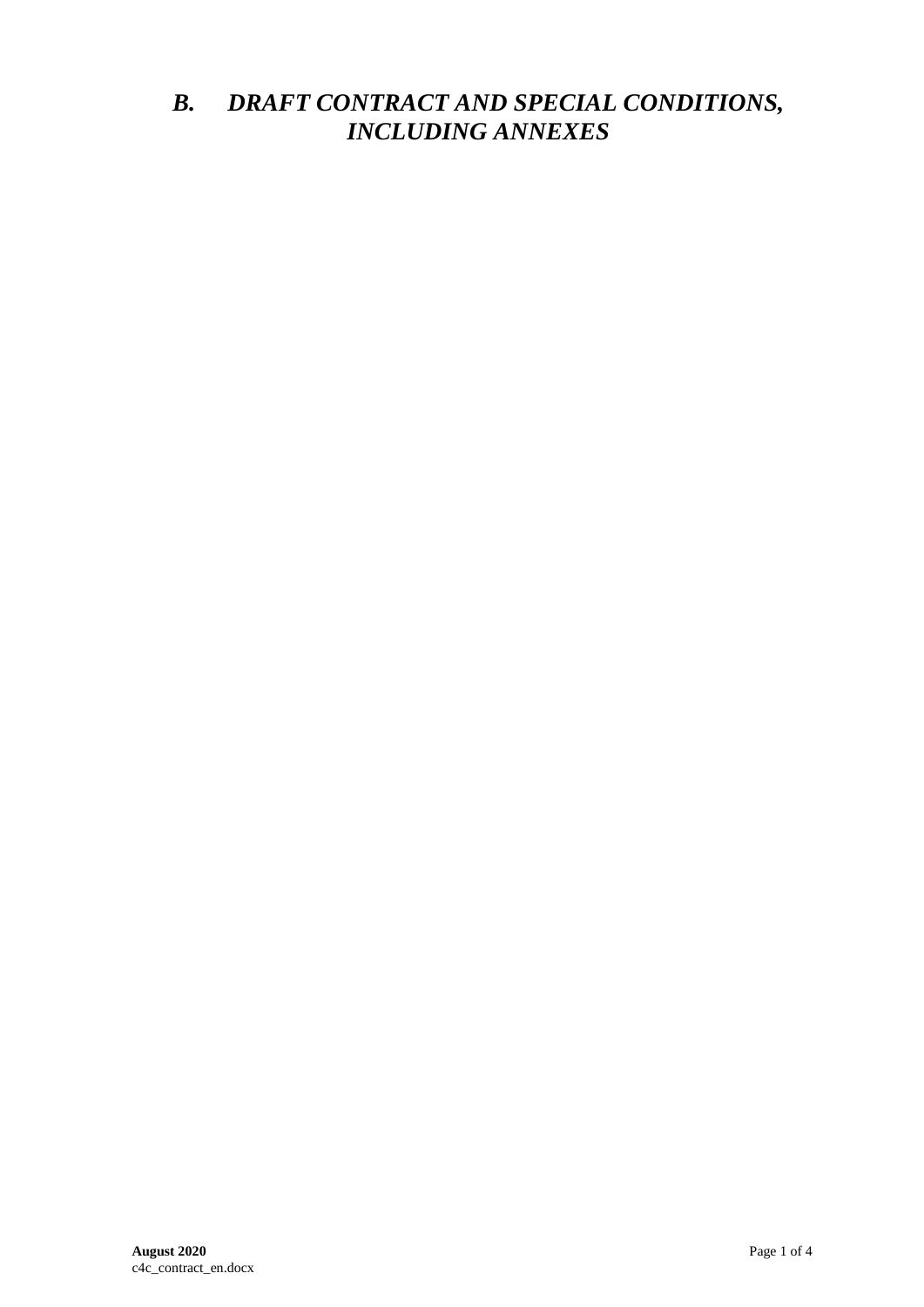### **DRAFT CONTRACT**

# **SUPPLY CONTRACT FOR EUROPEAN UNION EXTERNAL ACTIONS**

N**O <**Contract number**>**

#### **FINANCED FROM THE GENERAL BUDGET OF THE UNION**

<Full name and address of the contracting authority [if direct management: The European Union, represented by the European Commission on behalf of and for the account of the government of  $\langle$  and  $\rangle$  and  $\langle$  partner country/countries  $>$ 

('The contracting authority'),

of the one part,

and

<Full official name of contractor> [<**Legal status/title>]**<sup>[1](#page-1-0)</sup> [<Official registration number>]<sup>[2](#page-1-1)</sup> <Full official address>  $\left[ <$ VAT number $>$ ]<sup>[3](#page-1-2)</sup>, ('the contractor')

of the other part,

have agreed as follows:

#### **PROJECT Interreg IPA Cross-border Cooperation Programme "Greece-Albania 2014-2020 CONTRACT TITLE Supply of control equipment for the BCP Qafë Botë**

#### **Identification number 20184/10-11-2021**

#### **Article 1 Subject**

1.1 The subject of the contract is the supply, delivery, unloading, siting and installation of the supplies specified in the Technical Specifications part of the tender dossier: at the Border Control Point in Qafe Bote, DDP, and the implementation period in days is 60 days from the commencement date.

<span id="page-1-0"></span><sup>&</sup>lt;sup>1</sup> Where the contracting party is an individual.

<span id="page-1-1"></span><sup>&</sup>lt;sup>2</sup> Where applicable. For individuals, mention their ID card or passport or equivalent document – number.

<span id="page-1-2"></span><sup>&</sup>lt;sup>3</sup> Except where the contracting party is not VAT registered.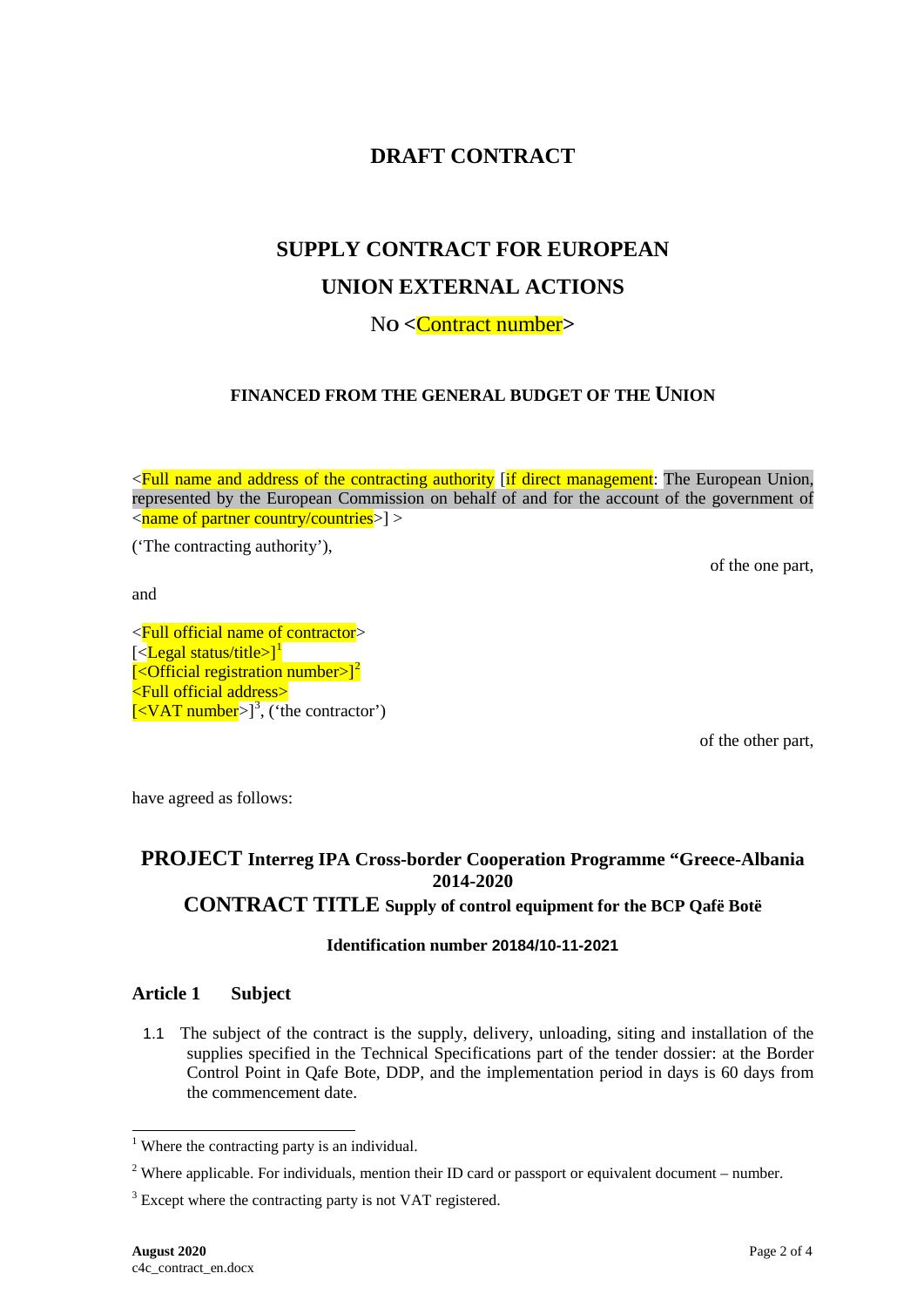| <b>Item</b><br><b>Number</b> | <b>Item Description</b>    | Quantity        |
|------------------------------|----------------------------|-----------------|
| $\mathbf{1}$                 | <b>CAR LIFT BRIDGE</b>     | 1               |
| $\overline{2}$               | LUGGAGE SCANER             | 1               |
| 3                            | <b>CAR SEARCH TOOL KIT</b> | 2               |
| $\overline{\mathbf{4}}$      | <b>PASSPORT READER</b>     | $\overline{2}$  |
| 5                            | DOCUMENT SEARCH TOOL       | 6               |
| 6                            | <b>BINOCULARS</b>          | 6               |
| 7                            | RADIATION DETECTION TOOL   | 12 <sub>2</sub> |
| 8                            | MULTIFUNCTIONAL TOOLS      | 2               |
| 9                            | <b>ELECTRIC TORCH</b>      | 6               |
| 10                           | TIRE COMPRESSOR            | 2               |
| 11                           | <b>WATER PUMP</b>          | 1               |

1.2 The contractor shall comply strictly with the terms of the special conditions and the technical annex.

#### **Article 2 Origin**

The rules of origin of the goods are defined in Article 10 of the special conditions.

A certificate of origin for the goods must be provided by the contractor at the latest when it requests provisional acceptance of the goods. Failure to comply with this condition may result in the termination of the contract and/or suspension of payment.

#### **Article 3 Price**

- 3.1 The price of the supplies shall be that shown on the financial offer (specimen in Annex IV). The total maximum contract price shall be EUR <insert price>
- 3.2 Payments shall be made in accordance with the general and/or special conditions (Articles 26 to 28).

#### **Article 4 Order of precedence of contract documents**

The contract is made up of the following documents, in order of precedence:

- the contract agreement;
- the special conditions
- the general conditions (Annex I);
- the technical specifications (Annex II [including clarifications before the deadline for submission of tenders and minutes from the information meeting/site visit];
- the technical offer (Annex III [including clarifications from the tenderer provided during tender evaluation]);
- the budget breakdown (Annex IV);